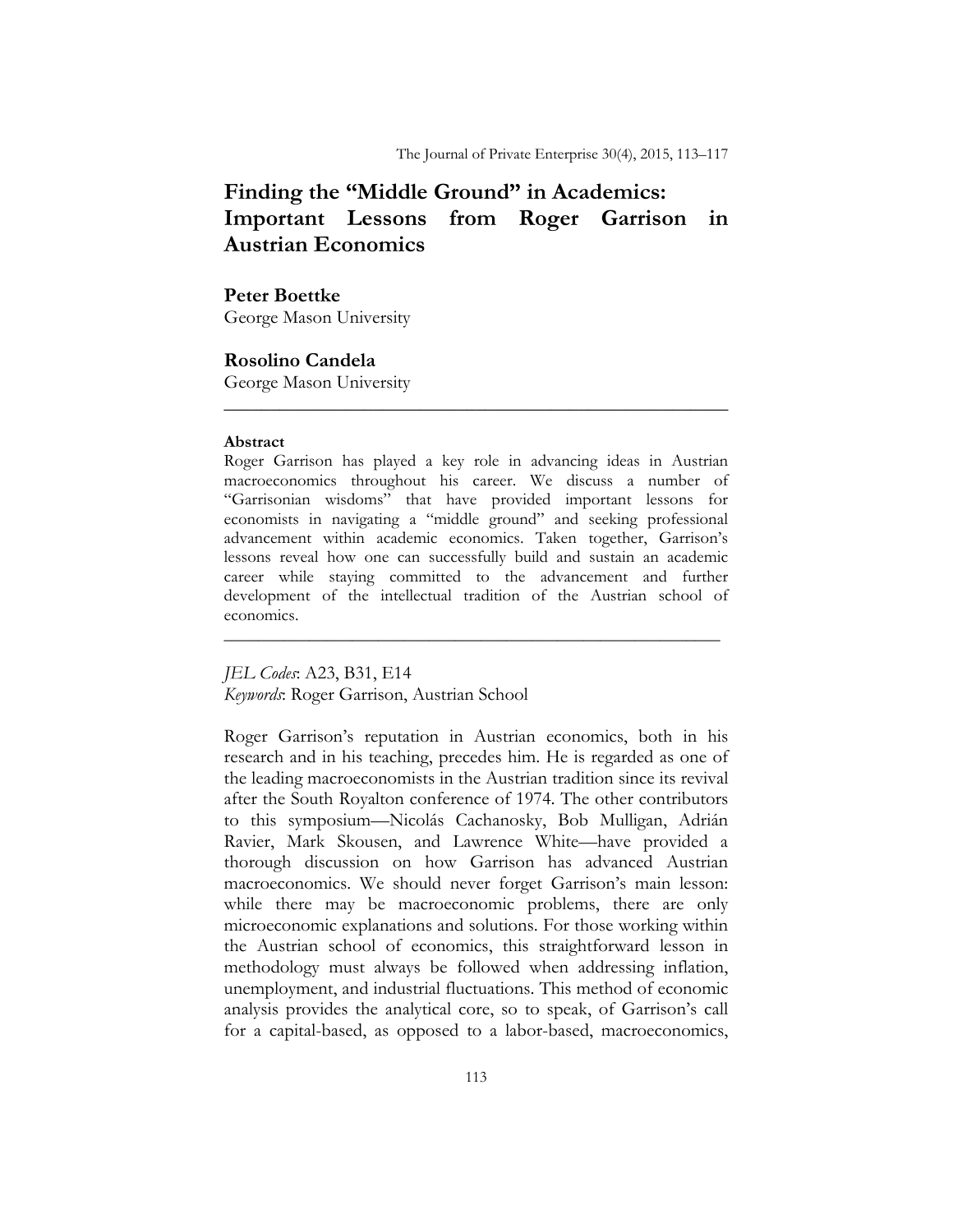and it dovetails perfectly with his understanding of incorporating microeconomic foundations into macroeconomics.

Since the other authors in this symposium address the substantive specifics of Garrison's contributions as an economist, we wish to instead discuss an underlying theme that unites both his research and teaching: the notion of finding a "middle ground" in academic economics. It is in the persistent and consistent application of the Garrisonian middle-ground position that one finds the unity between the methodological and analytical substance and the witticisms that define Garrison's teaching and advice on how to survive as a slightly out-of-sync economist in the academic world.

In "Austrian Economics as the Middle Ground," Garrison asked, "Are not the Austrians supposed to be radicals? Indeed they are. And rejecting a contrary-to-fact polar position in today's academic environment can be a radical thing to do" (1982, p. 135). Indeed, the 1980s, when Garrison was beginning his career, were a radical time for Austrian economics. Two additional graduate student programs, at Auburn University and at George Mason University (GMU), were being formed with a significant Austrian school element. New York University (NYU) had established such a program in the 1970s, but as the academic home of Ludwig von Mises and then Israel Kirzner, it had actually long been the home of Austrian economics in the United States. And, of course, both the University of California-Los Angeles (UCLA) with Armen Alchian, Harold Demsetz, and Axel Leijonhufvud, and the University of Virginia (UVA)/Virginia Tech (VPI) with James Buchanan, Ronald Coase, Warren Nutter, Gordon Tullock, and Leland Yeager, had served since the 1950s as scientific outposts with a strong sense of fellow travelers to the Austrian tradition of economic scholarship. But the new programs being established at Auburn and GMU in the 1980s had a set of academic entrepreneurs who sought to reject the polar positions of mainstream orthodoxy in economics by carving out research programs that were explicitly Austrian and dared to be different.

GMU was just beginning its PhD program; the school itself was only established as an independent institution of higher education in 1972. The Austrian faculty were all assistant professors except for Karen Vaughn, who had served as chair of the economics department from 1982 to 1989, but the department had just pulled off a significant coup by luring James Buchanan and the Center for Study of Public Choice to relocate and join the Center for the Study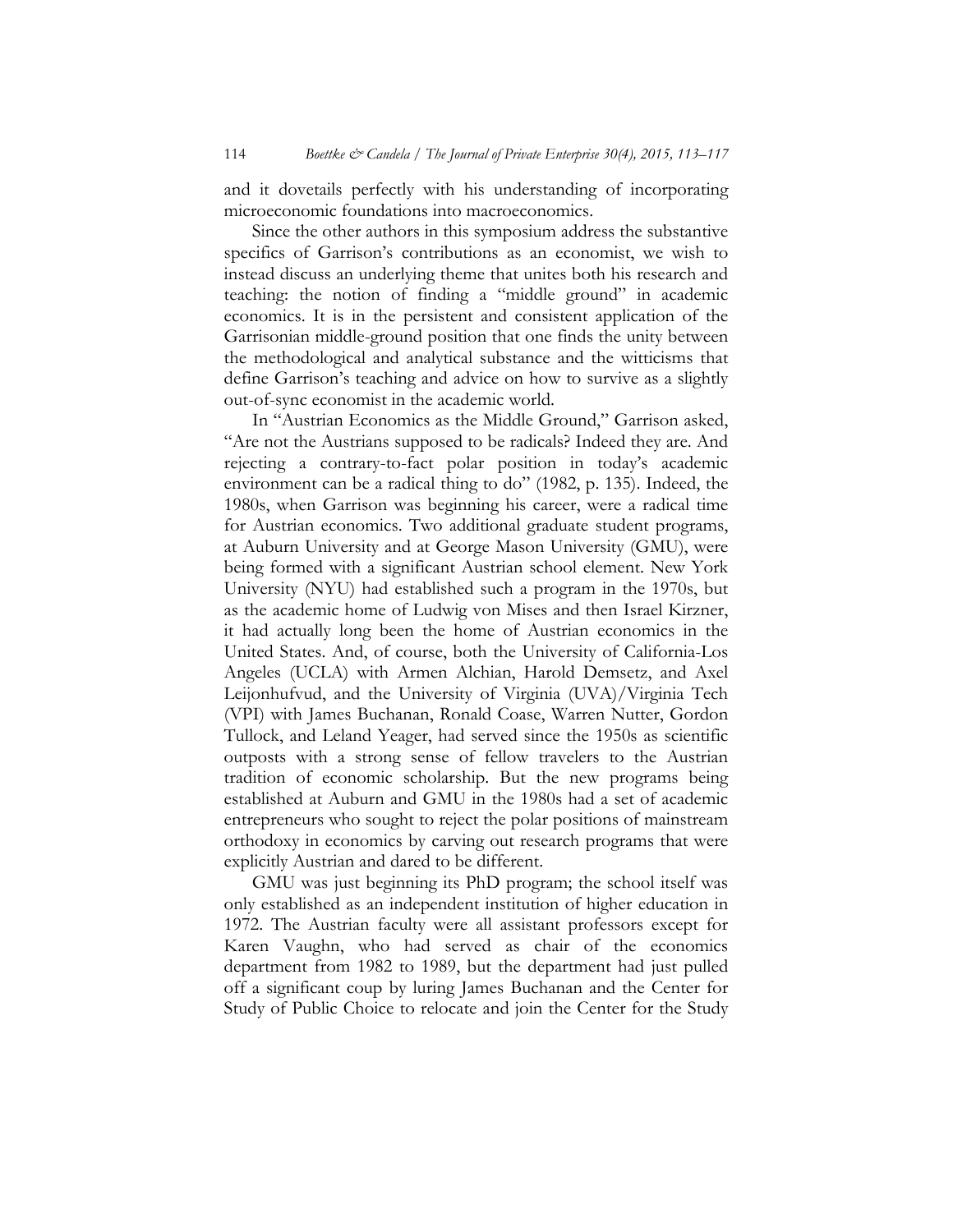of Market Processes (CSMP) in launching a PhD program. In addition, CSMP had a very entrepreneurial director: Richard Fink.

Fink's vision was to engineer for Austrian economics what the Chicago school had done in the 1960s and 1970s: establish a thick network of research and graduate education centers. Fink (who was completing his dissertation at the time) was strategizing to develop close ties between the programs at Auburn, GMU, and NYU, with the idea that the students and faculty would flow between each in the same way that Chicago, UCLA, the University of Rochester, the University of Washington, and UVA/VPI had an established network. Fink organized formal and informal meetings for representatives from Auburn, GMU, and NYU. Since the others didn't seem interested in forming the network, Fink organized the meetings at GMU.<sup>1</sup>

At those meetings, the representative of the Auburn Austrians was Roger Garrison. Garrison's teaching both substantively and stylistically reached far beyond the confines of Alabama through his involvement with the Institute for Humane Studies (IHS) as well as Fink's CSMP. Garrison also spent a year as visiting faculty at NYU. In the small but feisty emerging community of academic Austrian economists, Garrison was omnipresent and played a significant role in navigating a "middle ground" for those inspired to do research in the Austrian tradition.

By publishing his now classic articles "Time and Money" (1984) and "Intertemporal Coordination and the Invisible Hand" (1985) in top field journals, Garrison revealed two important lessons to the new generation. First, he demonstrated that one could be "radical" in his economic exposition by framing it in terms of the "middle ground" positions of Austrian economic theorizing. Second, his success with publishing in major professional outlets signaled to those starting their academic careers that one could get explicitly

<sup>&</sup>lt;sup>1</sup> The alliance never got off the ground, though Dan Klein, an undergraduate student of Fink's, did attend NYU for his PhD, and Boettke eventually left GMU to join the faculty at NYU after earning his PhD. But we would attribute the breakdown of the alliance to two significant factors: (1) Wayne Gable was the first "star" student from GMU's CSMP, and Auburn didn't express any interest in bringing Gable back to its department; (2) there were increasingly obvious tensions between CSMP and the Ludwig von Mises Institute (LvMI). However, an informal alliance emerged in the late 1990s and 2000s as students who attended LvMI educational events would often pursue their PhDs at GMU in Austrian economics and go on to become major contributors to what could be called the "contemporary" Austrian school of economics.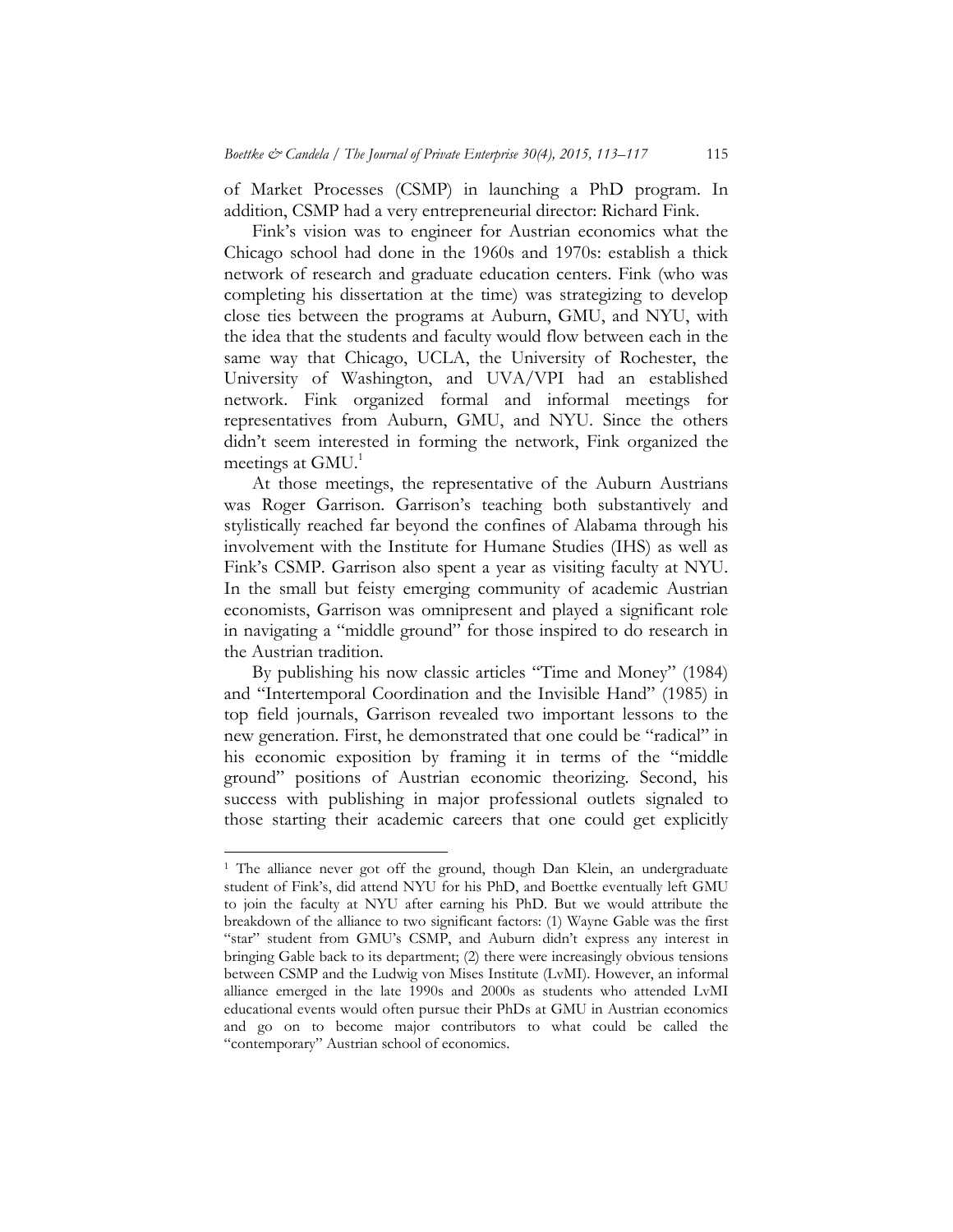Austrian articles published in top field journals if one did it right, providing an important counterweight to the prevailing corrupt and confused description of the economics profession promulgated by many of those academics influenced by Murray Rothbard and Hans Sennholz. Garrison's success meant that rather than abandoning the academic route, or attempting to do an end run around it, one could succeed through scientific engagement with one's peers in the journals and with academic publishing. The success in the mid-1980s of works by Garrison and other members of this new generation of Austrian economists, such as Don Lavoie, Mario Rizzo, Gerald O'Driscoll, and Lawrence White, meant that the old explanations for lack of professional advancement were no longer legitimate in the eyes of those following in their footsteps. The academic world was changing for the better.

Also important was Garrison's academic philosophy, which he freely shared with all who would listen. That he suffered through his own difficult times as an academic made him more valuable in offering sage advice to would-be academic economists. He provided an invaluable example and advice on simply learning how one goes about building an academic career as an Austrian economist. Here are the three pieces of advice that Garrison communicated in his lectures and conversations with the generation of economists educated after the 1970s:

1. You can survive academy with enemies, but you cannot survive without friends.

2. There are two types of people in the world: those who are accommodating and those who need accommodating. Those who need accommodating are often an unbearable lunch tax.<sup>2</sup> Don't be a lunch tax.

3. Graduate students make two major mistakes in their career and life calculations. First, they believe their lives will be incomplete without a PhD. This is not true; there are many

<sup>2 &</sup>quot;Being a 'lunch tax' means to subtract from, rather than adding to, collegiality. A little reflection on the various colleagues you have had over the years should convince you that there are many ways to be a lunch tax. Over-signaling, for example. Too many academicians act in such obnoxious and socially awkward manners because they believe it signals high intelligence. It doesn't; it just signals social awkwardness and escalates to "jerk" in the worst cases. It is simply best to avoid sending such signals, and instead be an enthusiastic teacher, a productive researcher, and a willing and able colleague" (Boettke 2011, 23, n. 12).